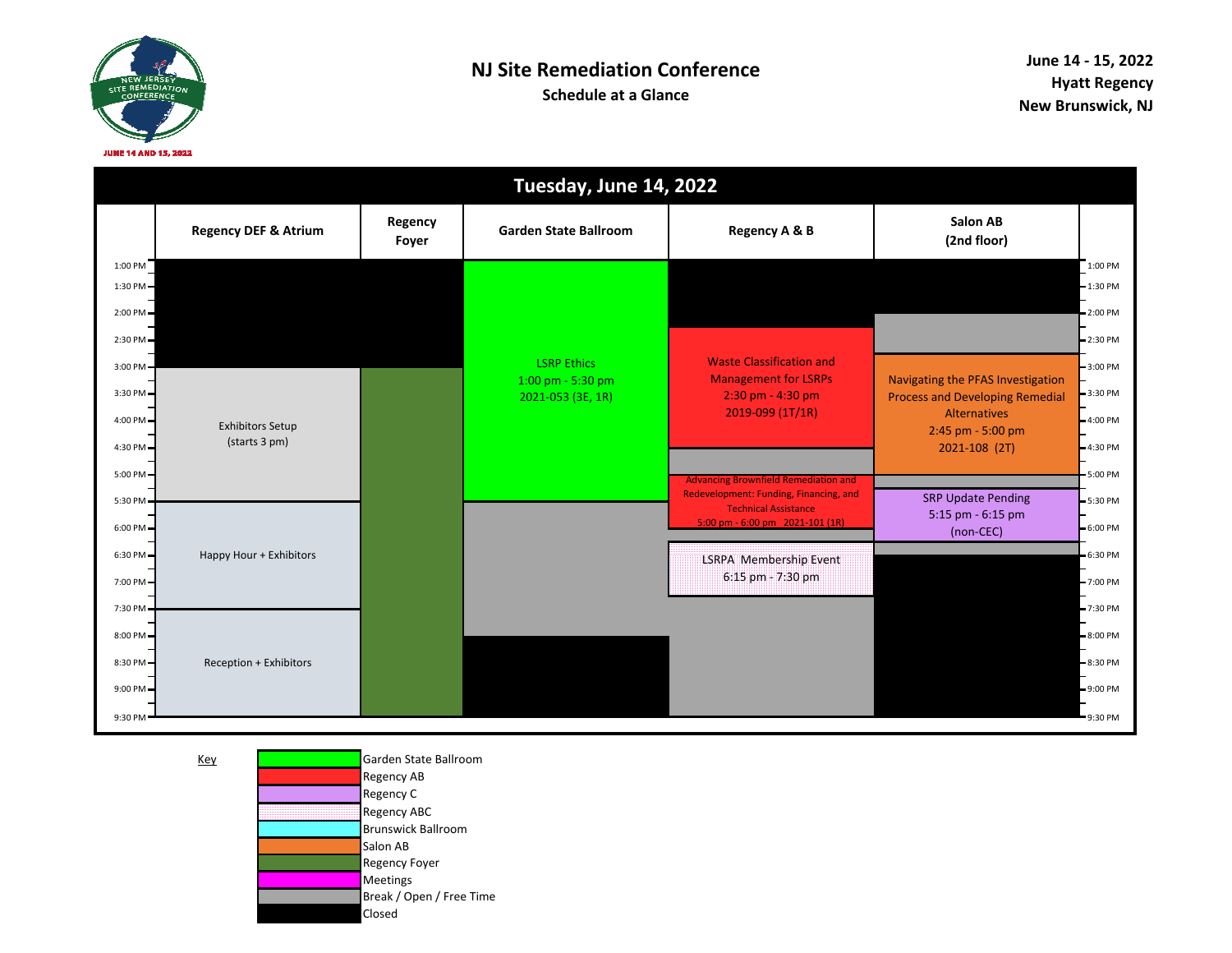

## **NJ Site Remediation Conference**

**Schedule at a Glance**

|                                                 |                                                                                                              |                        |                                                                                                                                                                  | Wednesday, June 15, 2022                                                                     |                                                                                                                                                                     |                                                                                                                                          |                                                                                                                          |  |
|-------------------------------------------------|--------------------------------------------------------------------------------------------------------------|------------------------|------------------------------------------------------------------------------------------------------------------------------------------------------------------|----------------------------------------------------------------------------------------------|---------------------------------------------------------------------------------------------------------------------------------------------------------------------|------------------------------------------------------------------------------------------------------------------------------------------|--------------------------------------------------------------------------------------------------------------------------|--|
|                                                 | <b>Regency DEF &amp; Atrium</b>                                                                              | Regency<br>Foyer       | <b>Garden State Ballroom</b>                                                                                                                                     | Regency A & B                                                                                | <b>Regency C</b>                                                                                                                                                    | <b>Brunswick Ballroom</b><br>(Lower Level)                                                                                               | Salon AB<br>(2nd floor)                                                                                                  |  |
| 7:00 AM<br>7:30 AM-<br>8:00 AM                  | 7:00 AM<br>WELCOME, CONTINENTAL BREAKFAST, AND VISIT WITH EXHIBITORS<br>7:30 AM<br>8:00 AM                   |                        |                                                                                                                                                                  |                                                                                              |                                                                                                                                                                     |                                                                                                                                          |                                                                                                                          |  |
| 8:30 AM<br>$9:00$ AM $-$<br>9:30 AM<br>10:00 AM | <b>Exhibitors Hall</b>                                                                                       | <b>Student Posters</b> | <b>Environmental Justice: Recent State</b><br>and Federal Initiatives.<br>Developments and Impacts on Site<br>Remediation<br>8:00 am - 10:00 am<br>2021-103 (2R) |                                                                                              | How In Situ Thermal<br><b>Remediation Can Meet</b><br><b>Your Remediation</b><br><b>Deadlines Quickly and</b><br>Efficiently<br>8:00 am - 10:00 am<br>2021-061 (2T) | NJSRC programming to come<br>8:00 am - 12:00 pm                                                                                          | <b>Technical Presentations</b><br>Session 1 - Innovative Approaches<br>to Site Characterization<br>8:30 am - 10:00 am    |  |
| $10:30$ AM $-$                                  | Coffee Service<br>$(10:00 \text{ am} - 11:00 \text{ am})$                                                    |                        |                                                                                                                                                                  |                                                                                              | Coffee Break (10:15 am - 10:30 am)                                                                                                                                  |                                                                                                                                          |                                                                                                                          |  |
| 11:00 AM<br>11:30 AM-<br>12:00 PM               | <b>Exhibitors Hall</b>                                                                                       |                        | <b>NJDEP Topical Presentations</b><br>10:30 am - 12:00 pm                                                                                                        |                                                                                              |                                                                                                                                                                     | NJSRC programming to come<br>8:00 am - 12:00 pm                                                                                          | <b>Technical Presentations</b><br><b>Session 2 - Innovative Approaches</b><br>to Site Remediation<br>10:30 am - 12:00 pm |  |
| 12:30 PM-<br>1:00 PM-                           | 12:00 PM<br><b>LUNCH</b><br>12:30 PM<br>12:00 pm - 1:15 pm<br><b>KEYNOTE ADDRESS - SPEAKER</b><br>$-1:00$ PM |                        |                                                                                                                                                                  |                                                                                              |                                                                                                                                                                     |                                                                                                                                          |                                                                                                                          |  |
| 1:30 PM-                                        |                                                                                                              |                        |                                                                                                                                                                  |                                                                                              |                                                                                                                                                                     |                                                                                                                                          |                                                                                                                          |  |
| 2:00 PM<br>2:30 PM-                             | <b>Exhibitors Hall</b>                                                                                       | <b>Student Posters</b> | <b>NJDEP Topical Presentations</b><br>$1:30$ pm - $3:00$ pm                                                                                                      |                                                                                              |                                                                                                                                                                     | <b>Wetlands and Site Remediation</b><br><b>Working Together</b><br>1:30 pm - 3:00 pm<br>2021-144 (1T/0.5R)                               | <b>Technical Presentations</b><br><b>Session 3 - Emergent Contaminants</b><br>$1:30$ pm - $3:00$ pm                      |  |
| 3:00 PM                                         |                                                                                                              |                        |                                                                                                                                                                  |                                                                                              | <b>See Below</b>                                                                                                                                                    | See Below                                                                                                                                |                                                                                                                          |  |
| 3:30 PM                                         | Coffee Service (3:00 pm - 3:30 pm)                                                                           |                        | Coffee Break (3:15 pm - 3:30 pm)                                                                                                                                 |                                                                                              |                                                                                                                                                                     |                                                                                                                                          |                                                                                                                          |  |
| 4:00 PM<br>4:30 PM                              | <b>Exhibitors Hall</b>                                                                                       |                        | <b>NJDEP Topical Presentations</b><br>$3:30$ pm - 4:30 pm                                                                                                        | Lab Analytics: Data Quality and User<br>Perspective<br>2:45 pm - 5:00 pm<br>$2021 - 100(2T)$ | <b>Advancements in Chemical</b><br>and Biological Remediation<br><b>Technologies</b><br>2:45 pm - 5:00 pm                                                           | <b>Contaminants of Emerging</b><br><b>Concern: Updates and Practical</b><br>Applications of the NJDEP's<br>Guidance<br>3:30 pm - 5:00 pm | nvestigation and Verification of Of<br><b>Site or Unknown Sources</b><br>3:30 pm - 5:00 pm<br>2021-145 (1.5T)            |  |
| 5:00 PM                                         |                                                                                                              |                        |                                                                                                                                                                  |                                                                                              | 2021-093 (2T)                                                                                                                                                       | 2021-102 (1.5R)                                                                                                                          |                                                                                                                          |  |



Key